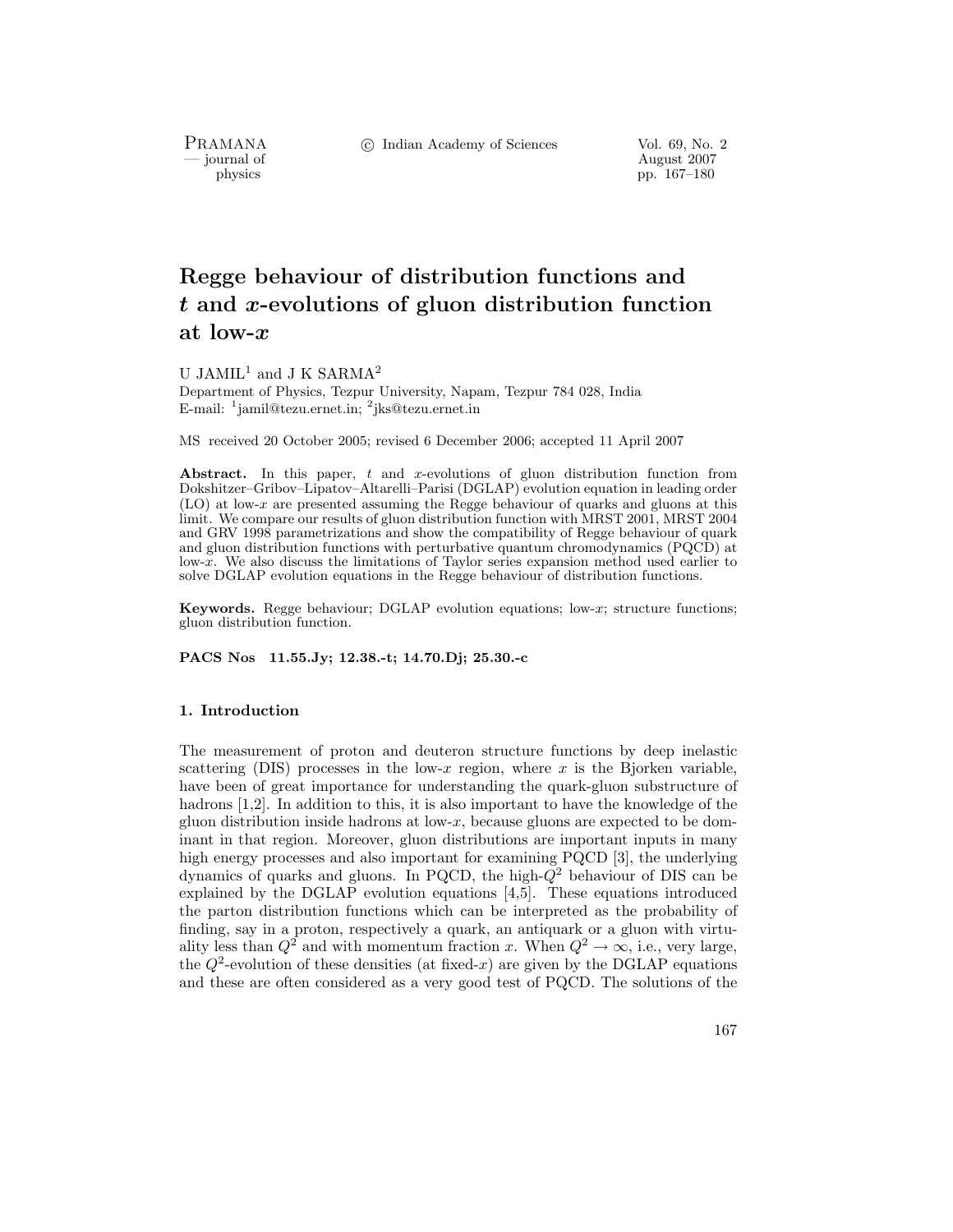DGLAP equations can be calculated either by numerical integration in steps or by taking the moments of the distributions [6]. The approximate solutions of DGLAP evolution equations have been reported in recent years [7–11] with considerable phenomenological success. Structure functions thus calculated are expected to rise approximately with a power of  $x$  towards low- $x$  which is supported by Regge theory [12,13].

The low-x region of DIS offers a unique possibility to explore the Regge limit  $[12]$  of PQCD. The low-x behaviour of parton distributions can be considered by a triple pole pomeron model [13,14] at the initial scale  $Q_0^2$  and then evolved using  $DGLAP$  evolution equations. It is possible to have the same singularity structure DGLAP evolution equations. It is possible to have the same singularity structure for quarks and gluons, in agreement with Regge theory. The Regge behaviour of the structure function  $F_2$  in the high- $Q^2$  region reflects itself in the low-x behaviour of the quark and antiquark distributions. Thus the Regge behaviour of the sea quark and antiquark distributions for low-x is given by  $q_{\rm sea}(x) \sim x^{\lambda p}$  with pomeron exchange [13] of intercept  $\lambda p = -1$ . But the valence quark distribution for low-x given by  $q_{\text{val}}(x) \sim x^{-\lambda r}$  corresponds to a reggeon exchange of intercept  $\lambda r = 1/2$ .

In our present work, we have derived the solution of DGLAP evolution equation for gluon distribution function at low-x in leading order (LO) considering Regge behaviour of distribution functions. The  $t$  and  $x$ -evolutions of LO gluon distribution functions thus obtained have been compared with global MRST 2001, MRST 2004 and GRV 1998 parametrizations. Here we overcome the limitations that arise from Taylor series expansion method [15,16] and this method is also mathematically simple. In this paper, §1, 2, 3 and 4 are the introduction, theory, results and discussions and conclusions respectively.

#### **2. Theory**

The LO DGLAP evolution equation for gluon distribution function has the standard form [17,18]

$$
Q^{2} \frac{\partial}{\partial Q^{2}} G(x, Q^{2}) = \frac{3\alpha_{\rm s}(Q^{2})}{\pi} \left\{ \left( \frac{11}{12} - \frac{N_{\rm f}}{18} + \ln(1 - x) \right) G(x, Q^{2}) + \int_{x}^{1} d\omega \left[ \frac{\omega G(x/\omega, Q^{2}) - G(x, Q^{2})}{1 - \omega} + \left( \omega(1 - \omega) + \frac{1 - \omega}{\omega} \right) G(x/\omega, Q^{2}) + \frac{2}{9} \left( \frac{1 + (1 - \omega)^{2}}{\omega} \right) F_{2}^{\rm s}(x/\omega, Q^{2}) \right] \right\},
$$
\n(1)

where  $\alpha_s(Q^2) = 12\pi/[(33-2N_f)\ln(Q^2/\Lambda^2)]$ ,  $\Lambda$  being the QCD cut-off parameter and  $N_f$  is the number of flavours.

After changing the variable  $Q^2$  by t, where  $t = \ln(Q^2/\Lambda^2)$ , we get

$$
\frac{\partial G(x,t)}{\partial t} - \frac{A_{\rm f}}{t} \left\{ \left( \frac{11}{12} - \frac{N_{\rm f}}{18} + \ln(1-x) \right) G(x,t) + I_{\rm g} \right\} = 0,\tag{2}
$$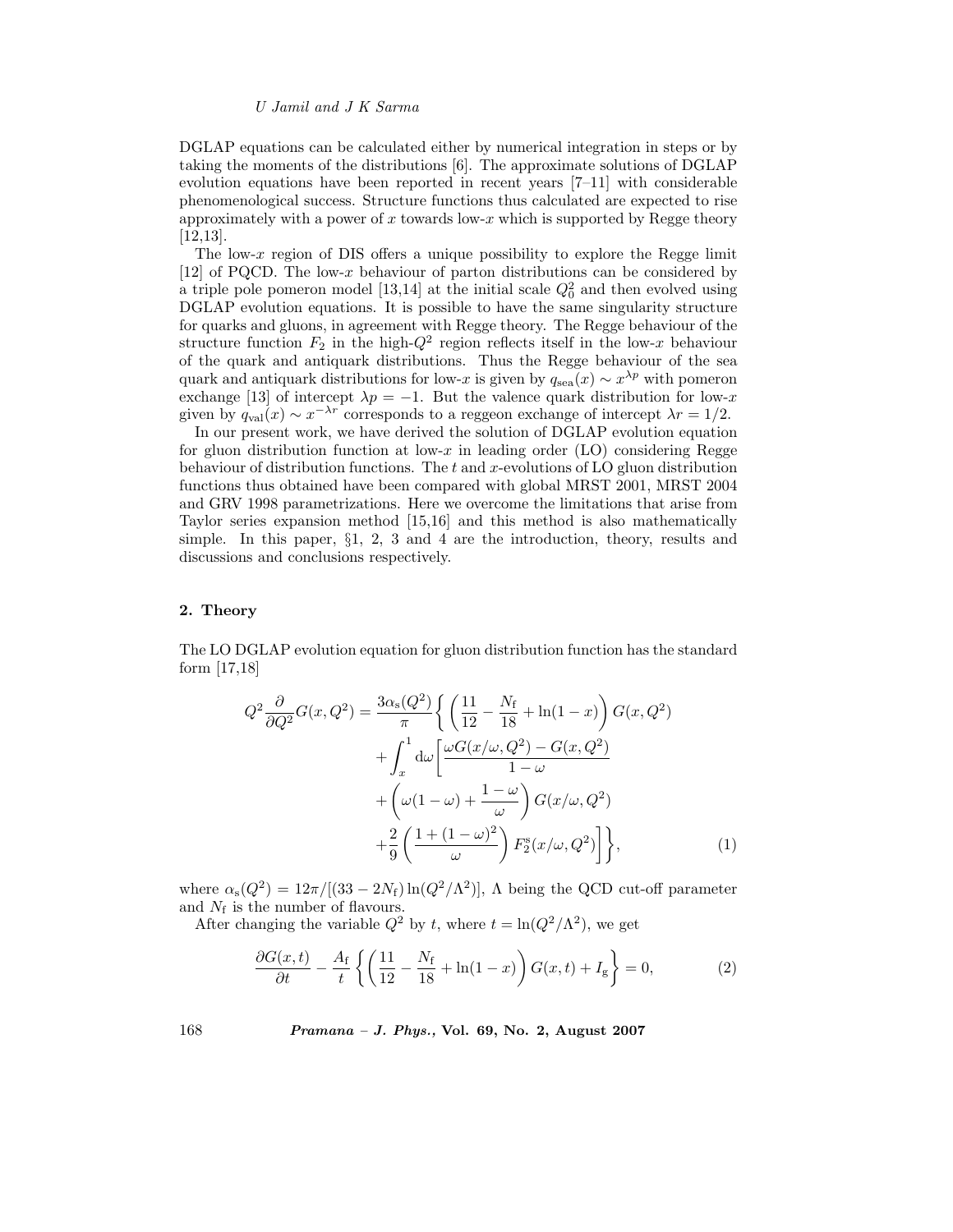where

$$
I_{g} = \int_{x}^{1} d\omega \left[ \frac{\omega G(x/\omega, t) - G(x, t)}{1 - \omega} + \left( \omega (1 - \omega) + \frac{1 - \omega}{\omega} \right) G(x/\omega, t) + \frac{2}{9} \left( \frac{1 + (1 - \omega)^{2}}{\omega} \right) F_{2}^{s}(x/\omega, t) \right],
$$

and  $A_f = 36/(33 - 2N_f)$ .

As the gluons are expected to be dominant at  $low-x$ , we can neglect the quark contribution to the evolution equation of gluon distribution function and we get the amount of contribution of quark to the gluon distribution function at different x and  $Q^2$  phenomenologically.

Among the various methods to solve DGLAP equations, one simple method is to use Taylor expansion [19] to transform the integro-differential equations into partial differential equations and thus to solve them by standard methods [20,21]. But when we consider Regge behaviour of structure functions to solve these evolution equations, the use of Taylor expansion becomes limited. In this method, we introduce the variable  $u = 1 - \omega$  and we get  $(x/\omega) = x/(1-u) = x \sum_{k=0}^{\infty} u^k$ .<br>Since  $0 < u < (1-x)$ ,  $|u| < 1$ . It implies that  $x/(1-u) = x \sum_{k=0}^{\infty} u^k$  is convergent.<br>Applying the Taylor expansion, for example, for the gluon d Applying the Taylor expansion, for example, for the gluon distribution function, we get

$$
G\left(\frac{x}{\omega},t\right) = G\left(\frac{x}{1-u},t\right) = G\left(x+x\sum_{k=1}^{\infty}u^k,t\right)
$$

$$
= G(x,t) + x\sum_{k=1}^{\infty}u^k\frac{\partial G(x,t)}{\partial x}
$$

$$
+ \frac{1}{2}x^2\left(\sum_{k=1}^{\infty}u^k\right)^2\frac{\partial^2 G(x,t)}{\partial x^2} + \cdots
$$
(3)

When we apply the Regge behaviour, we take the form of gluon distribution function as  $G(x,t) = A(t)x^{-\lambda}$ , where  $A(t)$  is a function of t and  $\lambda$  is the intercept. Then

$$
\frac{\partial G(x,t)}{\partial x} = A(t)(-\lambda)x^{-\lambda - 1} = A(t)x^{-\lambda}(-\lambda)x^{-1} = (-1)\lambda x^{-1}G(x,t),
$$
  

$$
\frac{\partial^2 G(x,t)}{\partial x^2} = A(t)(-\lambda)(-\lambda - 1)x^{-\lambda - 2} = A(t)x^{-\lambda}(-\lambda)x^{-1}
$$
  

$$
= (-1)^2 \lambda(\lambda + 1)x^{-2}G(x,t),
$$

$$
\frac{\partial^3 G(x,t)}{\partial x^3} = (-1)^3 \lambda (\lambda + 1) (\lambda + 2) x^{-3} G(x,t)
$$

and so on. So eq. (3) becomes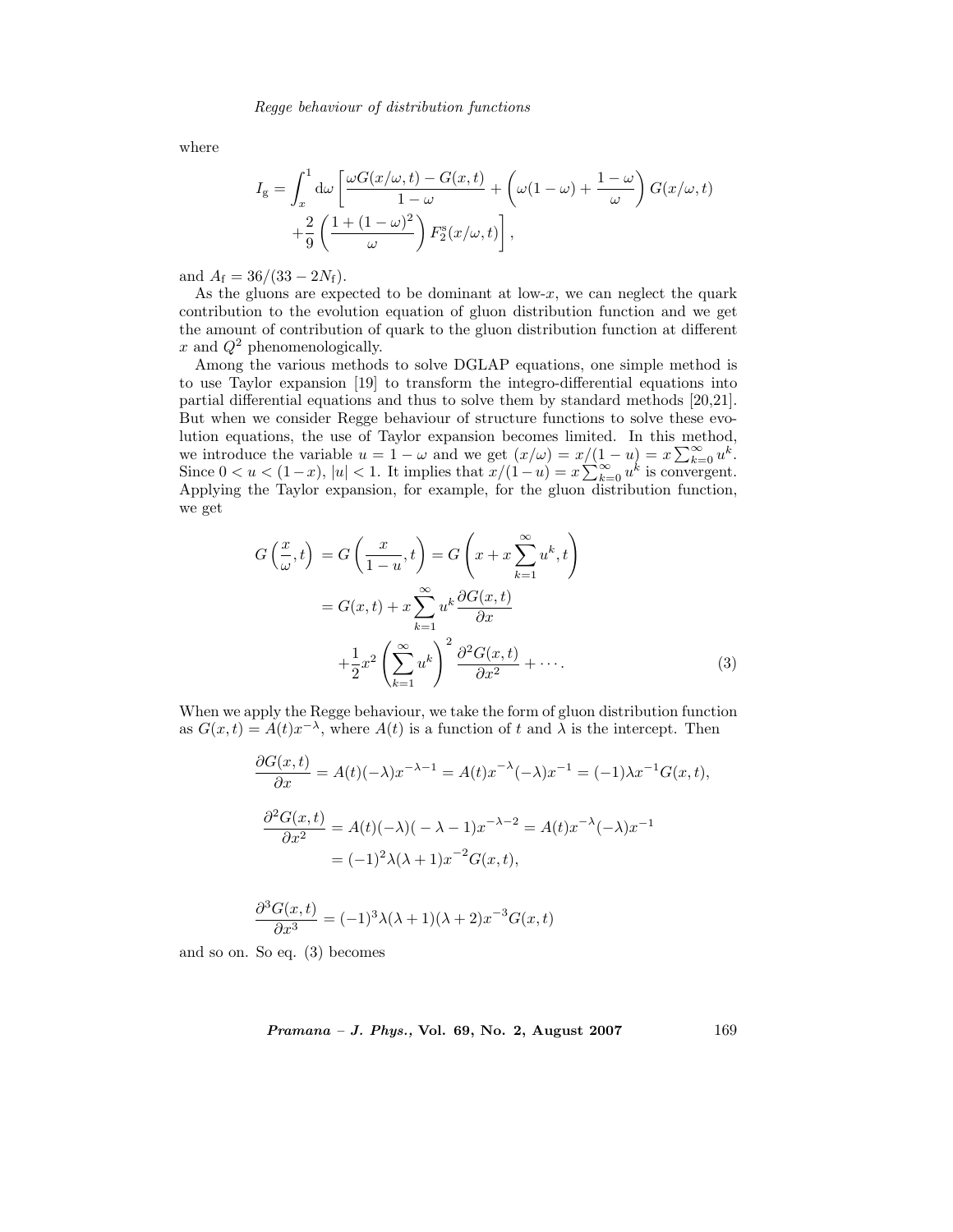$$
G\left(\frac{x}{\omega},t\right) = G(x,t) + \left(\sum_{k=1}^{\infty} u^k\right)(-1)\lambda G(x,t)
$$

$$
+ \frac{1}{2}\left(\sum_{k=1}^{\infty} u^k\right)^2 (-1)^2 \lambda(\lambda+1)G(x,t) + \cdots.
$$

In the expansion series, we will get terms with alternate positive and negative signs and contribution from  $\lambda$  to each term increases. So in this case, it is not possible to truncate this infinite series into finite number of terms by applying boundary condition such as low-x  $[22]$  or so and also this is not a convergent series [19]. So, in solving DGLAP evolution equation applying Regge behaviour of distribution functions, we cannot apply Taylor series expansion method.

Now let us consider the Regge behaviour of gluon distribution function [13,23] as

$$
G(x,t) = T(t)x^{-\lambda_g},\tag{4}
$$

where  $T(t)$  is a function of t and  $\lambda_{\rm g}$  is the Regge intercept for gluon distribution function. But according to Regge theory, the high energy  $(low-x)$  behaviour of both gluons and sea quarks is controlled by the same singularity factor in the complex angular momentum plane [13], and so we would expect  $\lambda_s = \lambda_g = \lambda$ , where  $\lambda$  is taken as a constant factor throughout the calculation. So eq.  $(4)$  becomes

$$
G(x,t) = T(t)x^{-\lambda}
$$
\n(5)

and

$$
G(x/\omega, t) = T(t)\omega^{\lambda} x^{-\lambda} = \omega^{\lambda} G(x, t).
$$
\n(6)

Since the DGLAP evolution equations of gluon and singlet structure functions in leading order are in the same forms of derivative with respect to  $t$ , we consider the ansatz [7,15,24,25]

$$
G(x,t) = K(x)F_2^s(x,t)
$$
\n<sup>(7)</sup>

for simplicity, where  $K(x)$  is a parameter to be determined from phenomenological analysis and we assume  $K(x) = k$ ,  $ax^b$  or  $ce^{dx}$ , where k, a, b, c and d are constants. Though we have assumed some simple standard functional forms of  $K(x)$ , we cannot rule out the other possibilities. So, we have to consider  $k, a, b, c$  and d as some parameters. Actual functional form of  $K(x)$  can be determined by simultaneous solution of coupled equations of gluon and singlet structure functions.

Now,

$$
F_2^s(x/\omega, t) = \frac{1}{K(x/\omega)} G(x/\omega, t) = \frac{\omega^{\lambda}}{K(x/\omega)} G(x, t).
$$
 (8)

Putting eqs  $(6)$  and  $(8)$  in eq.  $(2)$ , we get

$$
\frac{\partial G(x,t)}{\partial t} - \frac{G(x,t)}{t}P(x) = 0,\t\t(9)
$$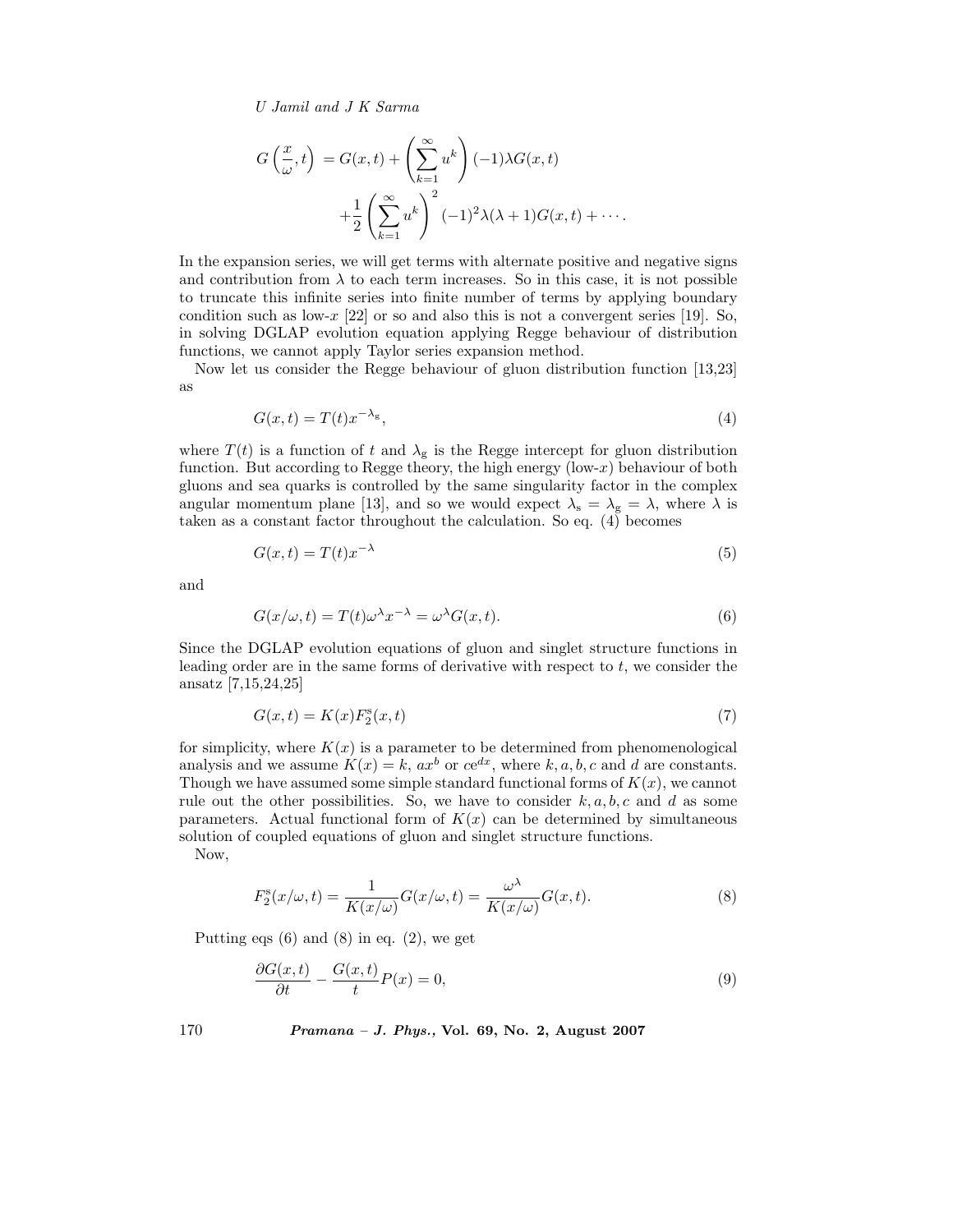where

$$
P(x) = A_f \{ A + \ln(1 - x) + f(x) \},
$$
  

$$
A = \frac{11}{12} - \frac{N_f}{18}
$$

and

$$
f(x) = \int_x^1 d\omega \left[ \frac{(\omega^{\lambda+1} - 1)}{1 - \omega} + \left( \omega(1 - \omega) + \frac{1 - \omega}{\omega} \right) \omega^{\lambda} + \frac{2}{9} \left( \frac{1 + (1 - \omega)^2}{\omega} \right) \frac{\omega^{\lambda}}{K(x/\omega)} \right].
$$

Integrating eq. (9) [26] we get

$$
G(x,t) = C \cdot t^{P(x)},\tag{10}
$$

where  $C$  is a constant of integration.

Applying initial conditions at  $x = x_0, G(x, t) = G(x_0, t)$ , and at  $t = t_0$ ,  $G(x,t) = G(x,t_0)$ , we found the t and x-evolution equations for the gluon distribution function respectively as

$$
G(x,t) = G(x,t_0)(t/t_0)^{P(x)}
$$
\n(11)

and

$$
G(x,t) = G(x_0,t)t^{\{P(x) - P(x_0)\}}.
$$
\n(12)

Now ignoring the quark contribution to the gluon distribution function we get from the standard DGLAP evolution eq. (2)

$$
\frac{\partial G(x,t)}{\partial t} - \frac{A_{\rm f}}{t} \left\{ \left( \frac{11}{12} - \frac{N_{\rm f}}{18} + \ln(1-x) \right) G(x,t) + I_{\rm g}' \right\} = 0, \tag{13}
$$

where

$$
I'_{\rm g} = \int_x^1 d\omega \left[ \frac{\omega G(x/\omega, t) - G(x, t)}{1 - \omega} + \left( \omega (1 - \omega) + \frac{1 - \omega}{\omega} \right) G(x/\omega, t) \right].
$$

Now pursuing the same procedure as above, we get the  $t$  and  $x$ -evolution equations for the gluon distribution function ignoring the quark contribution in LO respectively as

$$
G(x,t) = G(x,t_0)(t/t_0)^{B(x)}
$$
\n(14)

and

$$
G(x,t) = G(x_0,t)t^{\{B(x) - B(x_0)\}}.
$$
\n(15)

Here

$$
B(x) = A_f \left\{ (A + \ln(1 - x)) + \int_x^1 d\omega \left[ \frac{(\omega^{\lambda + 1} - 1)}{1 - \omega} + \left( \omega(1 - \omega) + \frac{1 - \omega}{\omega} \right) \omega^{\lambda} \right] \right\}.
$$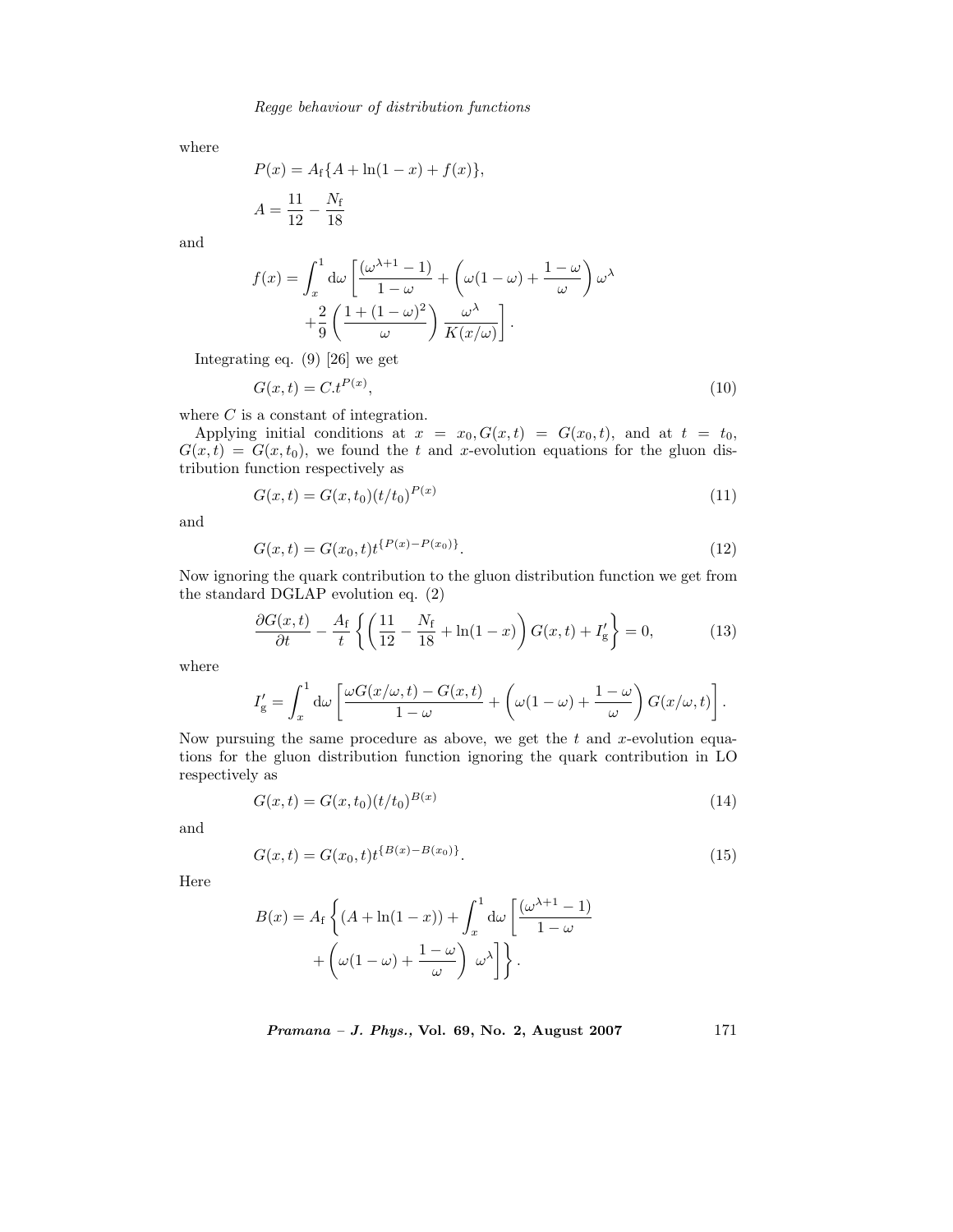#### **3. Results and discussions**

In this paper, we have obtained a new description of  $t$  and  $x$ -evolutions of gluon distribution function considering Regge behaviour of distribution functions given by eqs (11) and (12) respectively. We are also interested to see the contribution of quark to gluon distribution functions at low-x and high- $Q^2$ , theoretically which should decrease for  $x \to 0$ ,  $Q^2 \to \infty$  [2,27]. We have obtained this description of gluon distribution function ignoring the quark contribution in the evolution equation given by eqs  $(14)$  and  $(15)$ . We compare our results of t and x-evolutions of gluon distribution function in LO with MRST 2001, MRST 2004 and GRV 1998 global parametrizations. We have taken the MRST 2001 fit [28] to the CDFIB data [29] for  $Q^2 = 20 \text{ GeV}^2$ , in which they obtained the optimum global NLO fit with the starting parametrization of the partons at  $Q_0^2 = 1 \text{ GeV}^2$  given by  $xg = 123.5x^{1.16}(1-x)^{4.69}(1-3.57x^{0.5}+3.41x) - 0.038x^{-0.5}(1-x)^{10}$ . The optimum fit corresponds to  $\alpha_s(M_z^2) = 0.119$ , i.e.  $\Lambda_{\overline{\rm MS}}(N_{\rm f} = 4) = 323$  MeV. We have also taken the MRST 2004 fit [30] to the ZEUS [31] and H1 [32] data with  $x < 0.01$  and  $2 < Q^2 < 500 \text{ GeV}^2$  for  $Q^2 = 100 \text{ GeV}^2$ , in which they have taken parametric form for the starting distribution at  $Q_0^2 = 1$  GeV<sup>2</sup> given by  $xg = A_g x^{-\lambda g} (1-x)^{3.7} (1 + \varepsilon_g \sqrt{x} + \gamma_g x) - Ax^{-\delta} (1-x)^{10}$ , where the powers of the  $(1-x)$  factors are taken from MRST 2001 fit. The  $\lambda_g$ ,  $\varepsilon_g$ , A and  $\delta$  are taken as free parameters. The value of  $\alpha_s(M_z^2)$  is taken to be the same as in the MRST 2001<br>ft. We have taken the CPV 1008 parametrization [22] for  $10^{-2} \leq \alpha \leq 10^{-5}$  CeV<sub>2</sub> fit. We have taken the GRV 1998 parametrization [33] for  $10^{-2} \le x \le 10^{-5}$  GeV<sup>2</sup> and  $20 \le Q^2 \le 40$  GeV<sup>2</sup>, where they used H1 [34] and ZEUS [35] high precision data on  $G(x, Q^2)$ . They have chosen  $\alpha_s(M_z^2) = 0.114$ , i.e.  $\Lambda_{\overline{\text{MS}}}(N_f = 4) = 246$ <br>MeV. The input densities have been fixed using the data sets of HERA [34]. SLAC MeV. The input densities have been fixed using the data sets of HERA [34], SLAC [36], BCDMS [37], NMC [38] and E665 [39]. The resulting input distribution at  $Q^2 = 0.40 \text{ GeV}^2$  is given by  $xq = 20.80x^{1.6}(1-x)^{4.1}$ .

We compare our results from eqs (11) and (12) for  $K(x) = k$ ,  $ax^b$  and  $ce^{-dx}$ , where  $k, a, b, c$  and d are constants. In our work, we have found that the values of the gluon distribution function remain almost same for  $b < 0.00001$  and  $d < 0.0001$ . We have chosen  $b = 0.00001$  and  $d = 0.0001$  for our calculation and the best-fit graphs are observed by changing the values of k, a and c. As the value of  $\lambda$  should be close to 0.5 in quite a broad range of low-x [13,40], we have taken  $\lambda = 0.5$  in our calculation.

In figures  $1a-f$ , we compare our result of t-evolution of gluon distribution function with GRV 1998 gluon distribution parametrization at  $x = 10^{-5}$  and  $10^{-4}$  respectively. At both the x values, we compare our results for  $K(x) = k, ax^b$  and  $ce^{-dx}$ . At  $x = 10^{-5}$ , the best-fit results are for  $k = 1.55$ ,  $a = 1.55$  and  $c = 1.55$  and at  $x = 10^{-4}$ , the best-fit results are for  $k = 3$ ,  $a = 3$  and  $c = 3$ . The figures show good agreement of our result with GRV 1998 parametrization at low-x.

In figures  $2a-d$ , we compare our result of x-evolution of gluon distribution function for  $K(x) = k$  with MRST 2001, MRST 2004 and GRV 1998 global parametrizations. Figure 2a shows the comparison of our result with MRST 2001 parametrization at  $Q^2 = 20 \text{ GeV}^2$ . The best-fit result corresponds to  $k = 0.8$ . Figure 2b shows the comparison with MRST 2004 parametrization at  $Q^2 = 100 \text{ GeV}^2$ . Here the best-fit result corresponds to  $k = 0.33$ . Figure 2c shows the comparison with GRV 1998 parametrization at  $Q^2 = 20 \text{ GeV}^2$ . Here the best-fit result corresponds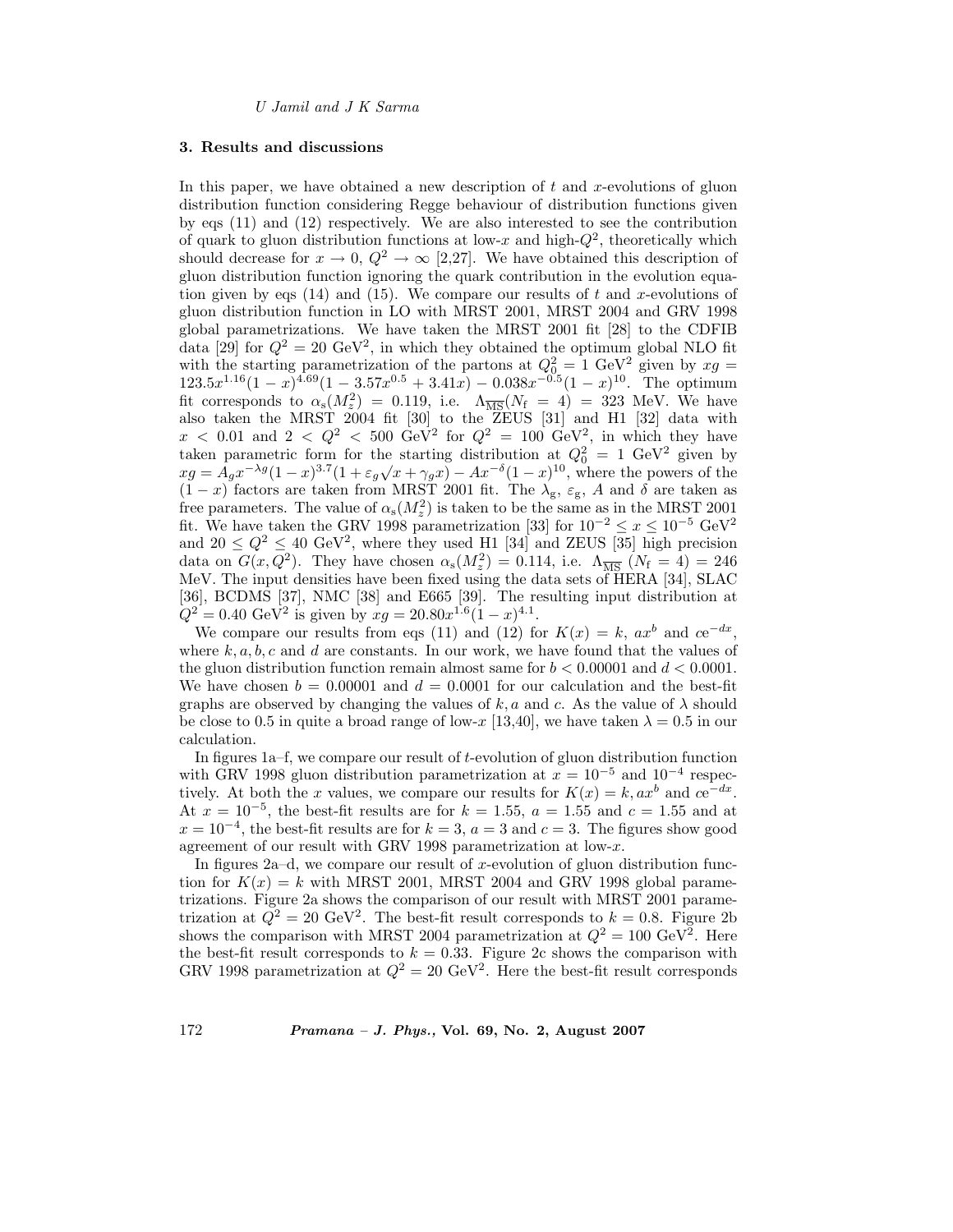*Regge behaviour of distribution functions*



**Figure 1.** t-evolution of gluon distribution function in LO for  $\lambda = 0.5$  and  $K(x) = k, ax^b$  and  $ce^{dx}$  for the representative values of x. Data points at lowest- $Q^2$  values are taken as input to test the evolution eq. (11). Here figures 1a–f are the best-fit graphs of our results with GRV 1998 parametrization corresponding to  $K(x) = k$ ,  $ax^b$  and  $ce^{dx}$  respectively.

to  $k = 0.11$ . Figure 2d shows the comparison with GRV 1998 parametrization at  $Q^2 = 40 \text{ GeV}^2$ . Here the best-fit result corresponds to  $k = 0.12$ . In some recent papers [40], Choudhury and Saharia presented a form of gluon distribution function at low- $x$  obtained from a unique solution with one single initial condition through the application of the method of characteristics [41]. They have overcome the limitations of non-uniqueness of some of the earlier approaches [15]. So, it is theoretically and phenomenologically favoured over the earlier approximations. We have presented these results with GRV 1998 parametrizations and our results, and found that with decreasing  $x$  we get a better fit of our result to GRV 1998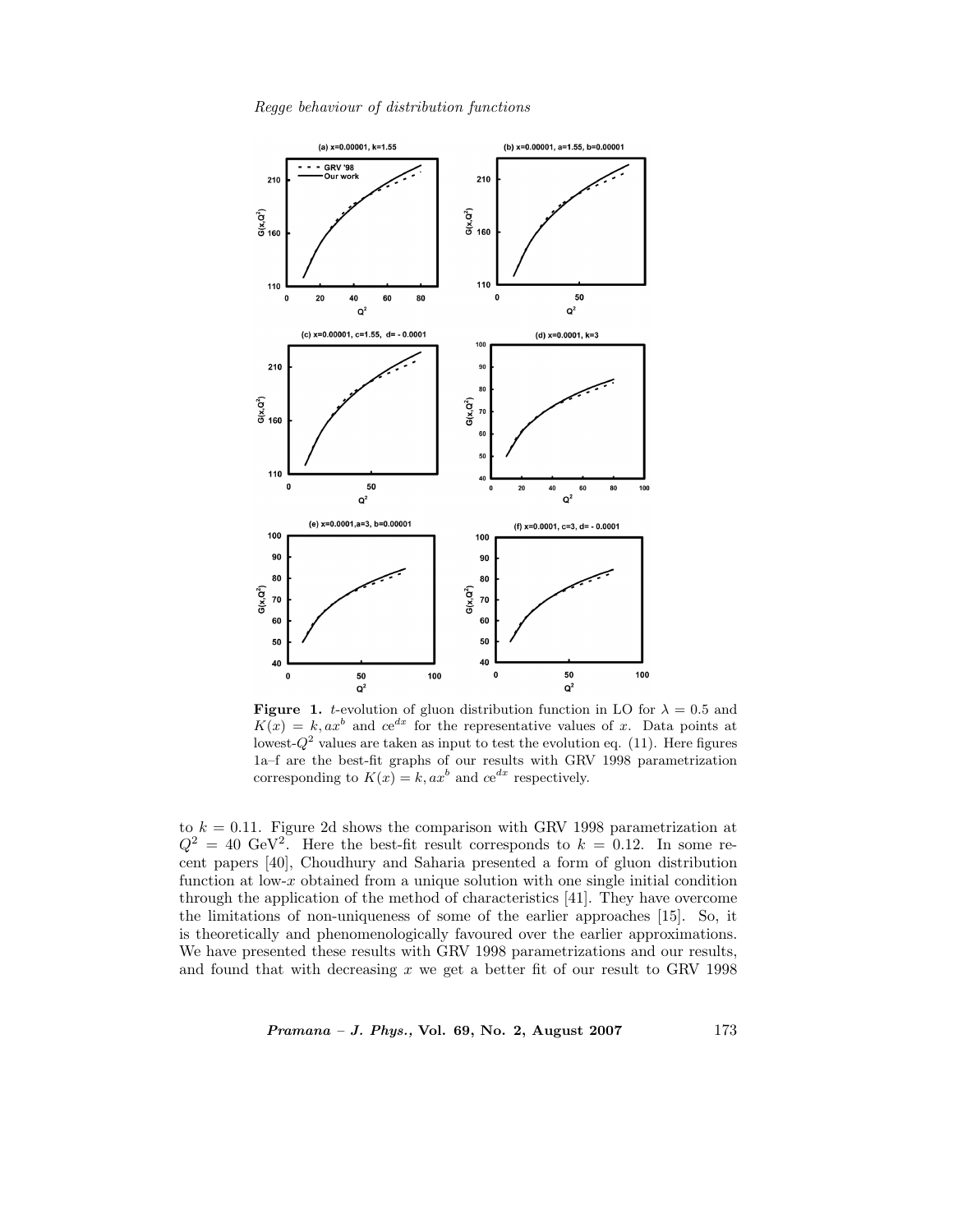*U Jamil and J K Sarma*



**Figure 2.** x-evolution of gluon distribution function in LO for  $\lambda = 0.5$  and  $K(x) = k$ . Here figure 2a is the best-fit graph of our result with MRST 2001 parametrization for  $Q^2 = 20 \text{ GeV}^2$ . Data points at  $x = 0.099$  is taken as input to test the evolution eqs (12). Figures 2b is the best-fit graph of our result with MRST 2004 parametrization for  $Q^2 = 100 \text{ GeV}^2$ . Data points at  $x = 0.2$  is taken as input to test the evolution eqs (12). Figure 2c and 2d are the best-fit graphs of our result with GRV 1998 parametrization for  $Q^2 = 20$ GeV<sup>2</sup> and 40 GeV<sup>2</sup> respectively. Data points at  $x = 0.01$  are taken as input to test the evolution eqs (12).

parametrization in comparison with those results. We have compared our result of x-evolution of gluon distribution function with MRST 2001, MRST 2004 and GRV 1998 global parametrizations for  $K(x) = ax^b$  and  $ce^{-dx}$  also and found the same graphs as for  $K(x) = k$ . The best-fit results correspond to  $a = c = 0.8$ with MRST 2001 parametrization at  $Q^2 = 20 \text{ GeV}^2$ ,  $a = c = 0.33$  with MRST 2004 parametrization at  $Q^2 = 100 \text{ GeV}^2$ ,  $a = c = 0.11$  with GRV 1998 parametrization at  $Q^2 = 20 \text{ GeV}^2$  and  $a = c = 0.12$  with GRV 1998 parametrization at  $Q^2 = 40 \text{ GeV}^2$ .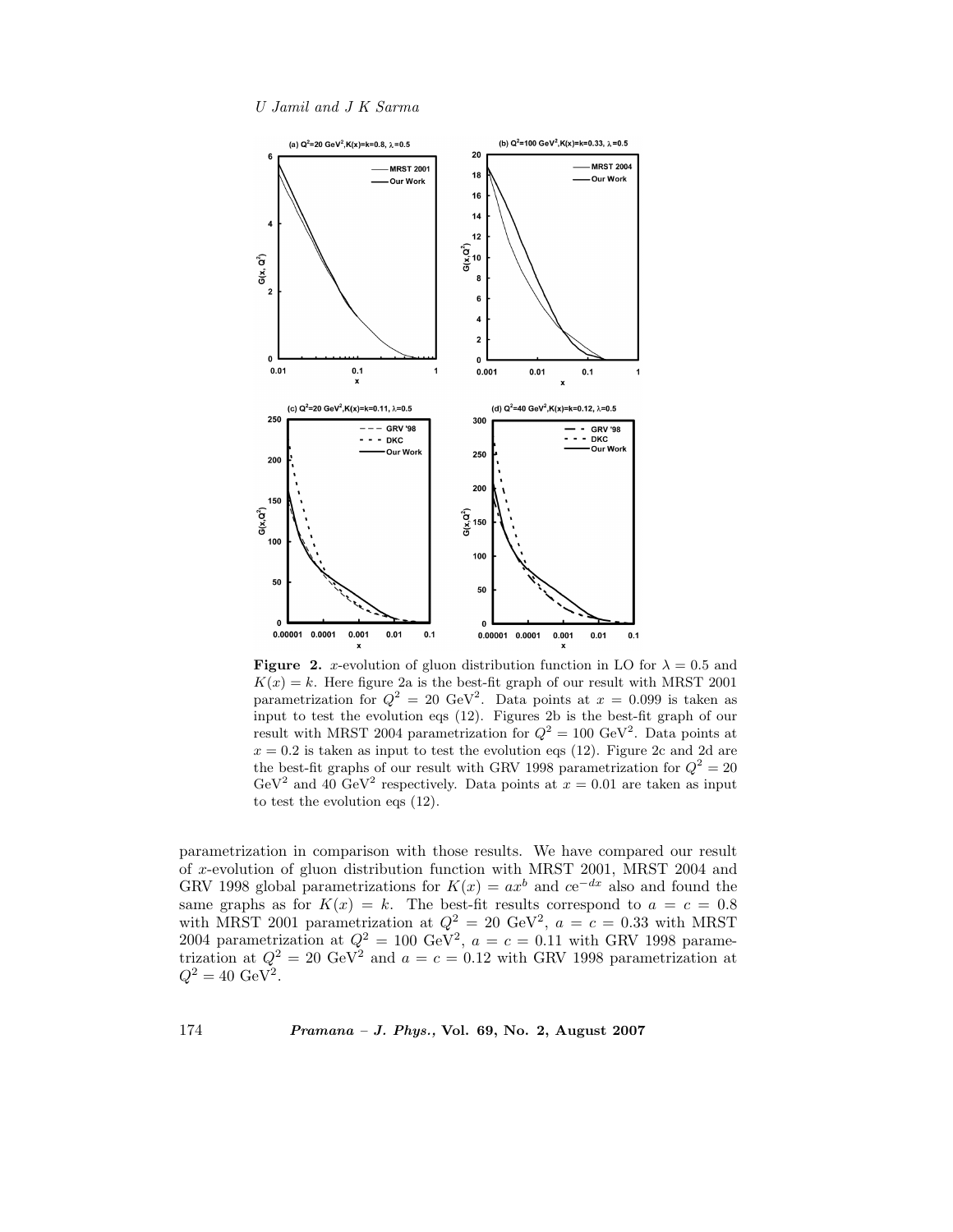*Regge behaviour of distribution functions*



**Figure 3.** Figures 3a–f show the sensitivity of the parameters  $\lambda$ , k, a, b, c and d respectively at  $Q^2 = 20 \text{ GeV}^2$  with the best-fit graph of our results with MRST 2001 parametrization.

Figures 3a–f show the sensitivity of the parameters  $\lambda$ ,  $k$ ,  $a$ ,  $b$ ,  $c$  and  $d$  respectively. Taking the best-fit figures to the x-evolution of gluon distribution function with MRST 2001 parameterization at  $Q^2 = 20 \text{ GeV}^2$ , we have given the ranges of the parameters as  $0.45 \le \lambda \le 0.55$ ,  $0.65 \le k \le 0.95$ ,  $0.65 \le a \le 0.95$ ,  $0.00001 \le b \le$ 0.05,  $0.65 \le c \le 0.95$  and  $0.0001 \le d \le 0.5$ .

# **4. Conclusions**

We have considered the Regge behaviour of singlet structure function and gluon distribution function to solve DGLAP evolution equations. Here we find the  $t$  and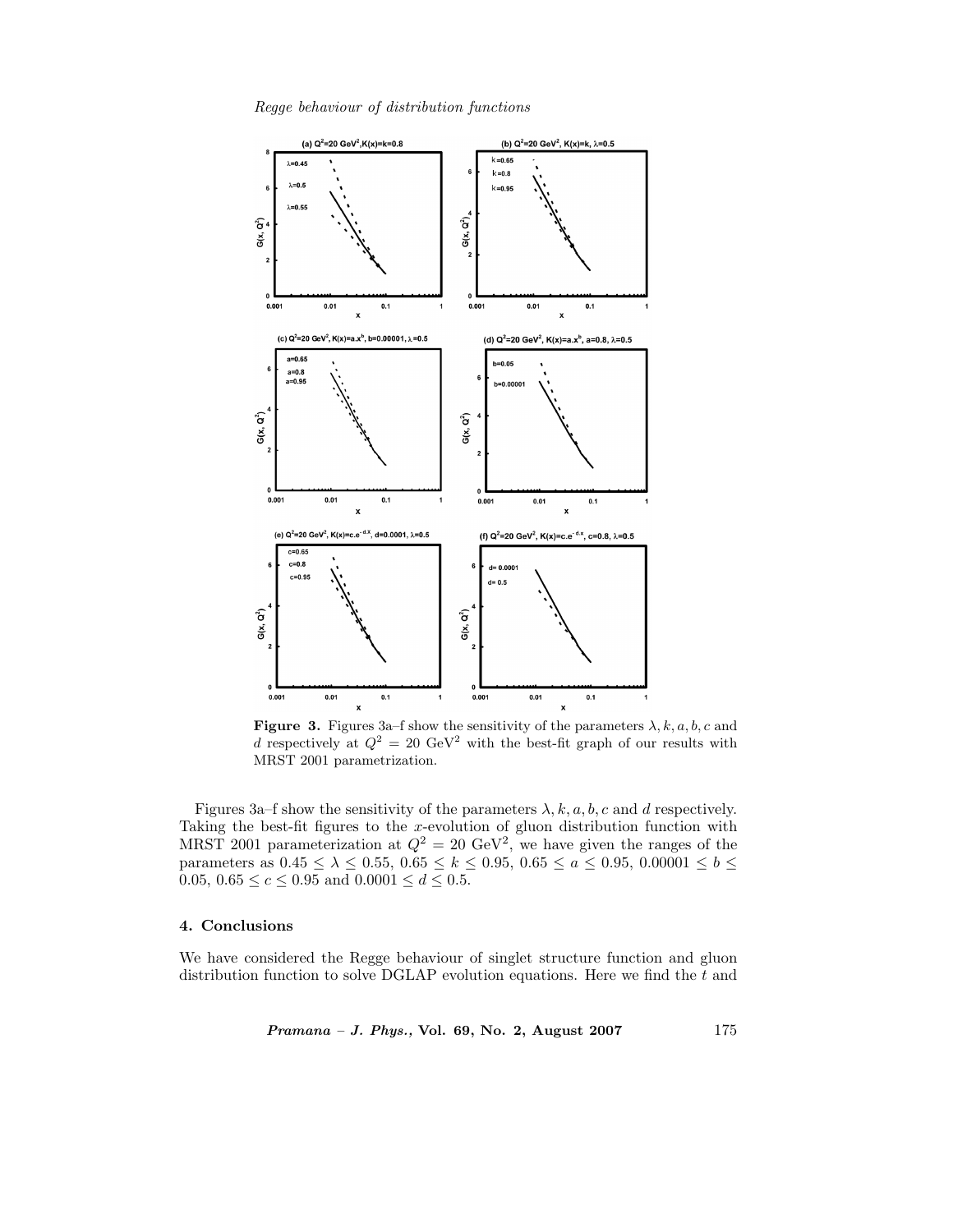x-evolutions of gluon distribution function in LO. We see that our results are in good agreement with MRST 2001, MRST 2004 and GRV 1998 global parametrizations especially at low-x and high- $Q^2$  region. We can conclude that Regge behaviour of quark and gluon distribution functions is compatible with PQCD at that region assuming the Regge intercept to be the same for both quark and gluon. We were also interested to see the amount of contribution of quark to the gluon distribution function at different x and  $Q^2$  but it has been observed that in our  $x-Q^2$  region of discussion quark contributes appreciably to gluon distribution function. So we cannot ignore the contribution of quark in that region. Here we have overcome the limitations that arise from Taylor series expansion method. Considering Regge behaviour of distribution functions DGLAP equations become quite simple to solve and so this method is a viable simple alternative to other methods. But here also the problem of ad hoc assumption of the function  $K(x)$ , the relation between singlet structure function and gluon distribution function could not be overcome. Work is going on to obtain the simultaneous solution of coupled DGLAP evolution equations for singlet structure function and gluon distribution function. Moreover, here we solve only leading order evolution equations. We expect that next-to-leading order equations are more correct and their solutions will give better fit to global data and parametrizations.

# **Appendix**

*Computer programmes for calculation of* t *and* x*-evolutions of gluon structure function*

```
//*t-evolution of gluon structure function for k=constant∗//
#include<math.h>
#include<stdio.h>
#include<conio.h>
#define Nf 4
#define t (\log(\mathbb{Q}^2)-\log(\mathbb{Z}^2))#define t_0 (log<br>#define A_f 0.16
                   (\log(Q_0^2) - \log(Z^2))#define A_f 0.16<br>#define C 0.694444
#define C
#define Z 0.323
#define K 0.11
#define \lambda 0.5
#define x 0.01
#define \mathsf{Q}_{0}^{2}\frac{2}{0} 10<br>(x<sub>o</sub> +) 5
#define G(x_0,t) 5.67<br>#define dix = 1000
#define div 10000
#define ul 0.9999
#define f(w) (K^*((pow(w,(\lambda+1))-1)/(1-w))+(1-w)*(w+pow(w,-1))1))*K*pow(w,\lambda)+0.222222*((1+pow((1-w),2))/w)*pow(w,\lambda))
#define p (U/K)
#define B (Af∗(C+log(1-x)+p))
#define G(x,t) (G(x_0,t)^*(pow((t/t_0),B)))
```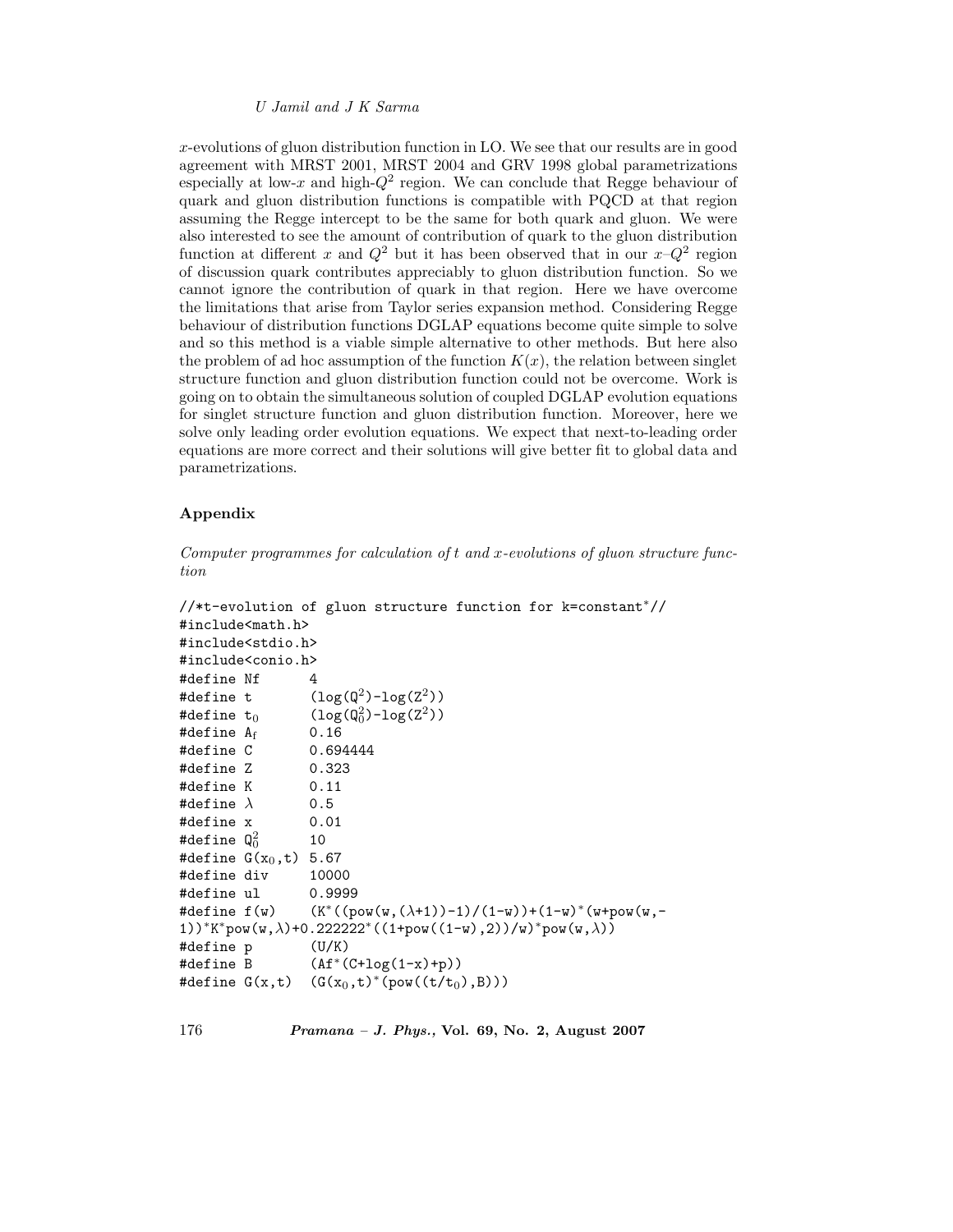```
Regge behaviour of distribution functions
```

```
main()
\{int i;
double h,s,sa,sb,U,Q^2;
clrscr();
h=(ul-x)/div;s = f(ul) + f(x);for(i=1;i<=div-1;i=i+1)\{sa=(x+(i^*h));
s=s+(2∗(f(sa)));
}
for(i=1; i \le -div-1; i = i+2){
sb=(x+(i*h));s=s+(2*(f(s_0)));
}
U=(s^*h)/3.0;printf("\in integral=%lf", U);
printf("\n value of p=%lf", p);
printf("\n value of Q^2: ");
scanf("%lf", \&\mathbb{Q}^2);
printf("\n value of G(x,t)=\int_0^t f(x,t)dt", G(x,t));
getch();
return(0);
}
//*x-evolution of gluon structure function for k=constant∗//
#include<math.h>
#include<stdio.h>
#include<conio.h>
#define N_f 4<br>#define A_f 0.16
#define A_f<br>#define C
                 0.694444
#define Z 0.323
#define K 0.16
#define \lambda 0.6
#define x_0 0.1<br>#define Q^2 100
#define \mathsf{Q}^2#define G(x_0,t) 1.1765<br>#define div 1000
#define div
#define ul 0.9999<br>#define f(w) (K^*(p))(K^*((pow(w,(\lambda+1))-1)/(1-w))+(1-w)*(w+pow(w,-1))*K*pow(w,lam)+0.222222*((1+pow((1-w),2))/w)*pow(w,\lambda))
```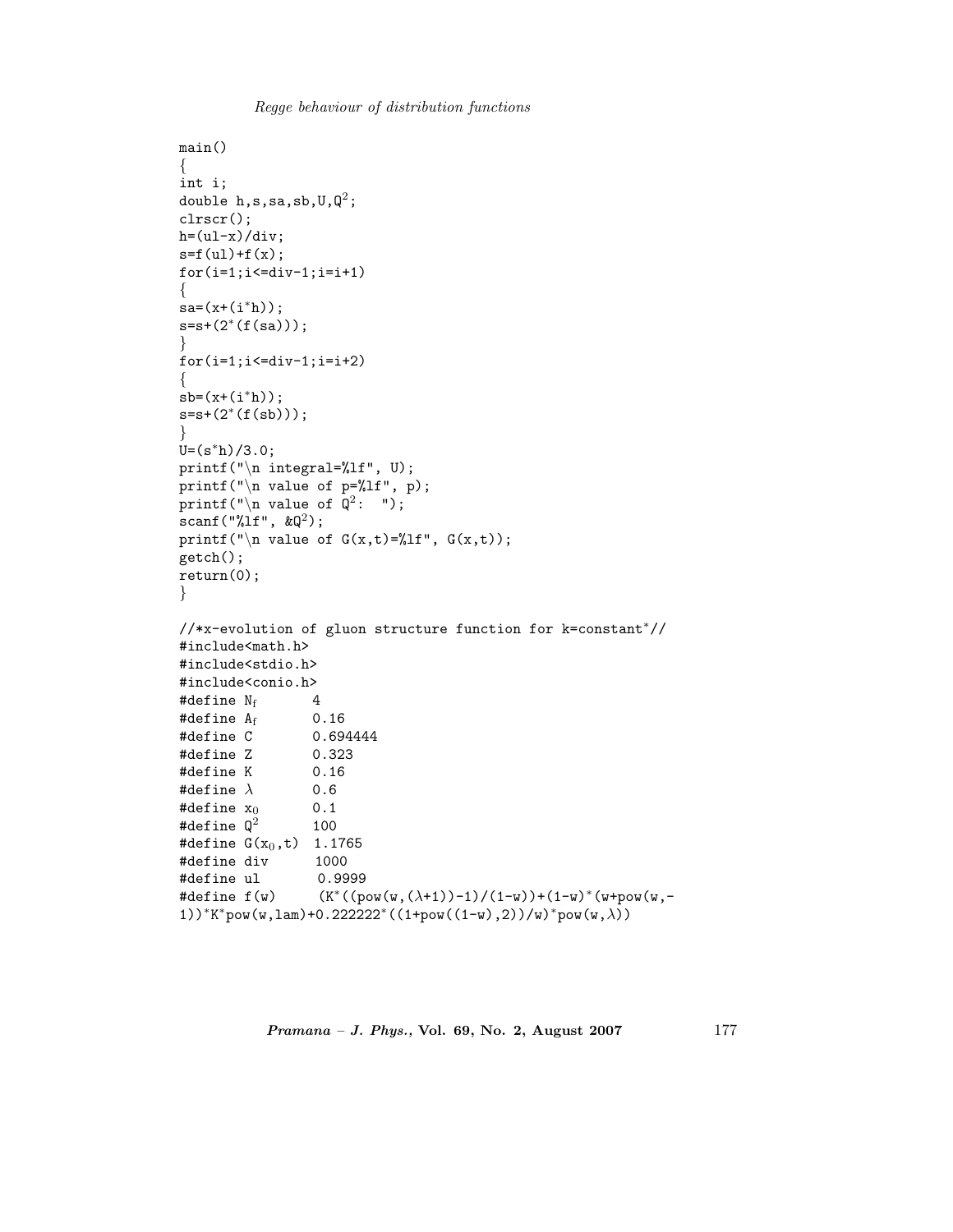```
U Jamil and J K Sarma
```

```
#define p (U/K)
#define B
                   (A_f^*(C+log(1-x)+p))<br>(U<sub>0</sub>/K)
#define p_0#define B_0(A_f^*(C+log(1-x_0)+p_0))#define G(x,t) (G(x_0,t)^*(pow((log(Q^2)-log(Z^2))), (B-B_0)))*(pow((x_0/x),\lambda)))
main()
{
int i;
double h,s,sa,sb,U,h_0,s_0,sa_0,sb_0,U_0,x;clrscr();
h0=(u1-x_0)/div;s0=f(ul)+f(x_0);for(i=1; i \le div-1; i = i+1)\left\{ \right\}sa_0=(x_0+(i^*h_0));
s_0 = s_0 + (2^*(f(s_{a_0})));
}
for(i=1; i<=div-1; i=i+2){
sb_0=(lm_0+(i*h_0));s_0 = s_0 + (2*(f(s_{0})));
}
U_0 = (s_0^* h_0) / 3.0;<br>printf("\n_int
printf("\n integral=%lf", U_0);
printf("\nabla value of p0=%lf", p<sub>0</sub>);
printf("\langle n \rangle value of x: ");
scanf("%lf", &x);
h=(ul-x)/div;s = f(ul) + f(x);for(i=1; i \le div-1; i = i+1){
sa=(x+(i*h));s=s+(2*(f(sa)));
}
for(i=1; i \le -div-1; i = i+2){
sb=(x+(i^*h));
s=s+(2*(f(s_0))));
}
U=(s^*h)/3.0;printf("\in integral=%lf", U);
printf("\n\ranglen value of p=%lf", p);
printf("\n value of G(x,t)=\frac{\ell}{t}]f", G(x,t);
getch();
return(0);
}
```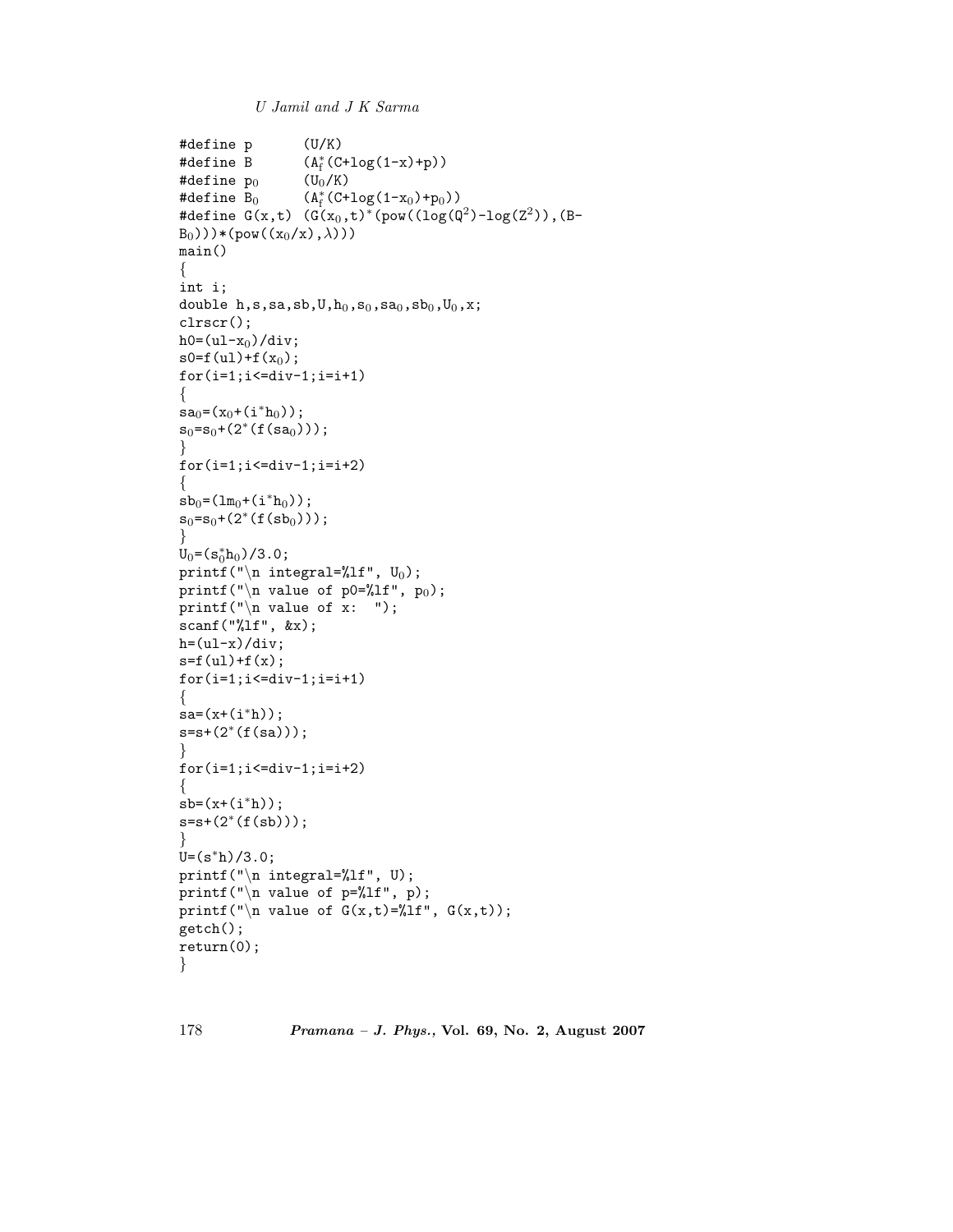*Regge behaviour of distribution functions*

#### **References**

- [1] See for example, Proceedings of workshop 'Physics at HERA' edited by W Buchmuller and G Inglelman, Hamburg (1991)
- [2] F Halzen and A D Martin, Quark and leptons: An introductory course in modern particle physics (John Wiley & Sons, New York, 1984)
- [3] D Griffiths, Introduction to elementary particles (John Wiley & Sons, New York, 1987)
- [4] M Arneodo et al, Nucl. Phys. **B483**, 3 (1997)
- [5] Y Y Balitsky and L N Lipatov, Sov. J. Nucl. Phys. **28**, 822 (1978)
- [6] V Chiochia, Measurement of beauty quark production in deep inelastic scattering at HERA, Ph.D. thesis (University of Hamburg, Institut für Experimentalphysik and DESY, 2003)
- [7] J K Sarma and B Das, Phys. Lett. **B304**, 323 (1993)
- [8] A Saikia, Pramana J. Phys. **48**, 1 (1997)
- [9] J K Sarma and G A Ahmed, Indian J. Pure Appl. Phys. **40**, 235 (2002)
- [10] D K Choudhury and A Saikia, Pramana J. Phys. **29**, 385 (1987); **33**, 359 (1989); **34**, 85 (1990); **38**, 313 (1992)
- [11] R Rajkhowa and J K Sarma, Indian J. Phys. **A78(3)**, 367 (2004)
- [12] B Badelek, K Charchula, M Krawczyk and J Kwiecinski, DESY 91-124 (1991)
- [13] P D B Collins, An introduction to Regge theory and high energy physics (Cambridge University Press, Cambridge, 1977)
- [14] G Soyez, arXiv:hep-ph/0401177 (2004); Phys. Rev. **D69**, 096005 (2004); arXiv:hepph/0306113 (2003)
- [15] J K Sarma, D K Choudhury and G K Medhi, Phys. Lett. **B403**, 139 (1997)
- [16] D K Choudhury and A Deshamukhya, Indian J. Phys. **A75(2)**, 175 (2001)
- [17] G Altarelli and G Parisi, Nucl. Phys. **B126**, 298 (1997)
- [18] L F Abbott, W B Atwood and R M Barnett, Phys. Rev. **D22**, 582 (1980)
- [19] S Grandshteyn and I M Ryzhik, Tables of integrals, series and products edited by A Jeffrey (Academic Press, New York, 1965)
- [20] D K Choudhury, G K Medhi and J K Sarma, Gau. Univ. J. Sc., Golden Jubilee Volume (1998) p. 39
- [21] R Rajkhowa and J K Sarma, Indian J. Phys. **A78(9)**, 979 (2004)
- [22] J B Scarborough, Numerical mathematical analysis (John Hopkins Press, Baltimore, 1996)
- [23] J K Sarma and G K Medhi, Eur. Phys. J. **C16**, 481 (2000)
- [24] D K Choudhury and J K Sarma, Pramana J. Phys. **38**, 481 (1992); **39**, 273 (1992)
- [25] R Rajkhowa and J K Sarma, Indian J. Phys. **79(1)**, 55 (2005)
- [26] I Sneddon, Elements of partial differential equations (McGraw Hill, New York, 1957)
- [27] Vernon D Barger and Roger J N Phillips, Collider physics (West View Press, 1996)
- [28] A D Martin, R G Roberts, W J Stirling and R S Throne, Eur. Phys. J. **C23**, 73 (2002)
- [29] CDF Collaboration: T Affolder et al, Phys. Rev. **D64**, 032001 (2001)
- [30] A D Martin, M G Ryskin and G Watt, arXiv:hep-ph/0406225 (2004)
- [31] ZEUS Collaboration: S Chekanov et al, Eur. Phys. J. **C21**, 443 (2001)
- [32] H1 Collaboration: C Adloff et al, Eur. Phys. J. **C21**, 33 (2001)
- [33] M Glück, E Reya and A Vogt, Z. Phys. **C67**, 433 (1995); Eur. Phys. J. **C5**, 461 (1998)
- [34] H1 Collaboration: S Aid et al, Nucl. Phys. **B470**, 3 (1996)
- [35] ZEUS Collaboration: M Derrick et al, Z. Phys. **C69**, 607 (1995)